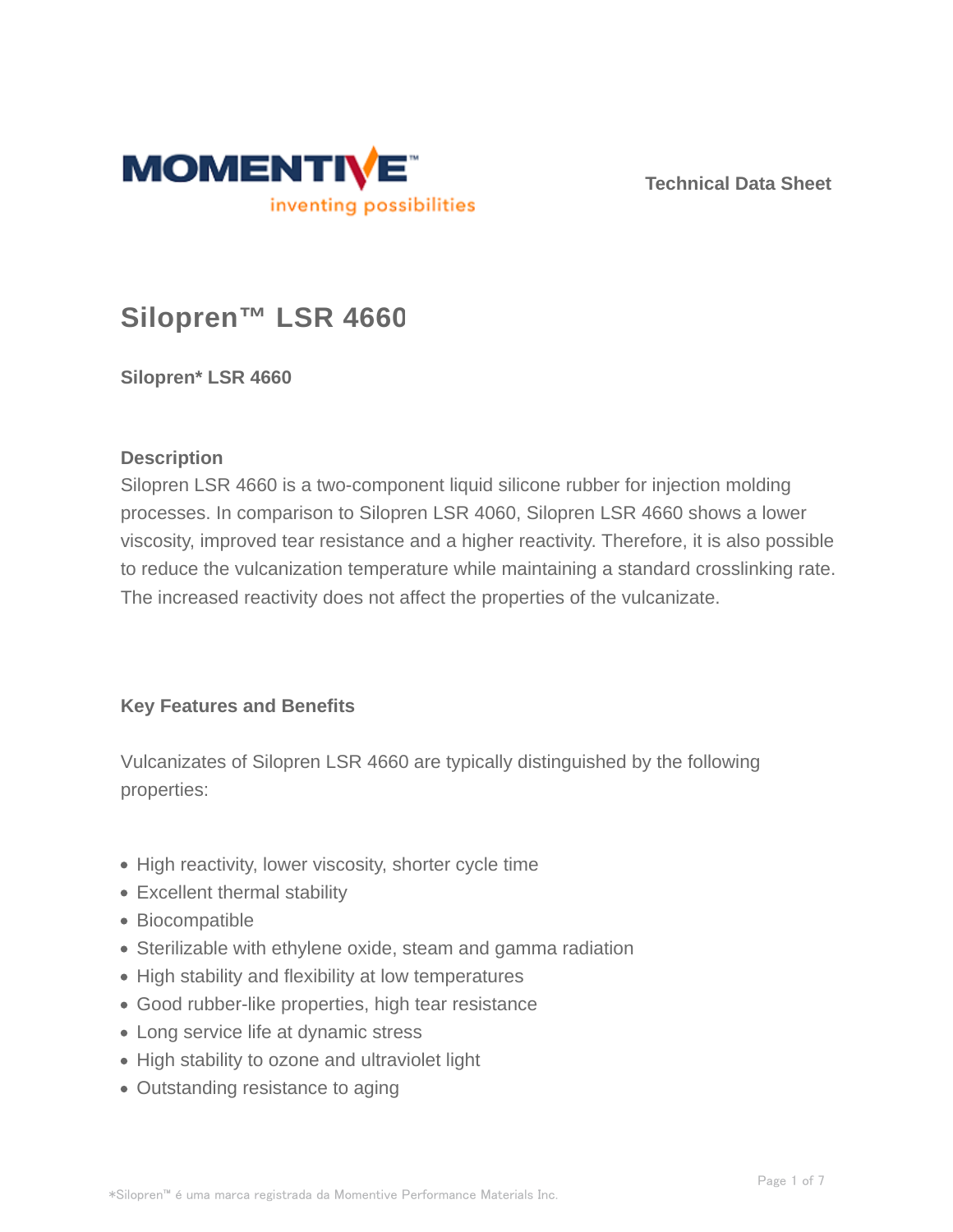- Excellent dielectric behavior over a wide range of temperatures
- Not readily combustible, does not melt or drip
- Easily pigmentable with LSR color pastes

## **Typical Physical Properties**

| Typical Properties of the Rubber:                                                                                                               |                                                        |                   |                    |  |  |  |
|-------------------------------------------------------------------------------------------------------------------------------------------------|--------------------------------------------------------|-------------------|--------------------|--|--|--|
|                                                                                                                                                 |                                                        | A-part            | <b>B-part</b>      |  |  |  |
| Appearance                                                                                                                                      |                                                        | Translucent       | <b>Translucent</b> |  |  |  |
| Viscosity in Pa•s $y = 10 s^{-1}$ at 20°C                                                                                                       | <b>DIN 53018</b>                                       | 500               | 500                |  |  |  |
| The pot-life of the mixture of the two components (closed vessel) at 20°C is usually<br>three days. Increased temperatures reduce the pot-life. |                                                        |                   |                    |  |  |  |
| <b>Typical Properties of the Vulcanizate:</b>                                                                                                   |                                                        |                   |                    |  |  |  |
| Mixing Ratio of Components $A : B = 1$<br>$\mathbf{.1}$                                                                                         |                                                        |                   |                    |  |  |  |
| Vulcanization: 10 min. 175°C + 4 hrs<br>200°C post-cure                                                                                         |                                                        |                   |                    |  |  |  |
| Density                                                                                                                                         | <b>DIN 53 479 A</b>                                    | g/cm <sup>3</sup> | 1.13               |  |  |  |
| <b>Shore A Hardness</b>                                                                                                                         | <b>DIN 53 505</b>                                      |                   | 62                 |  |  |  |
| <b>Tensile Strength</b>                                                                                                                         | <b>DIN 53 504 S2</b>                                   | N/mm <sup>2</sup> | 9.0                |  |  |  |
| <b>Tear Strength</b>                                                                                                                            | ASTM D 624 die B                                       | N/mm              | 45                 |  |  |  |
| <b>Compression Set</b>                                                                                                                          | DIN 53 517 (22 h at $\frac{1}{\%}$<br>$175^{\circ}$ C) |                   | 20                 |  |  |  |

Typical data are average data and actual values may vary.

Typical data shall not be used as product specifications.

## **Potential Applications**

Because of its outstanding properties, Silopren LSR 4660 is an excellent candidate to consider for the following elastomeric articles:

- Sealing elements
- O-rings
- Stoppers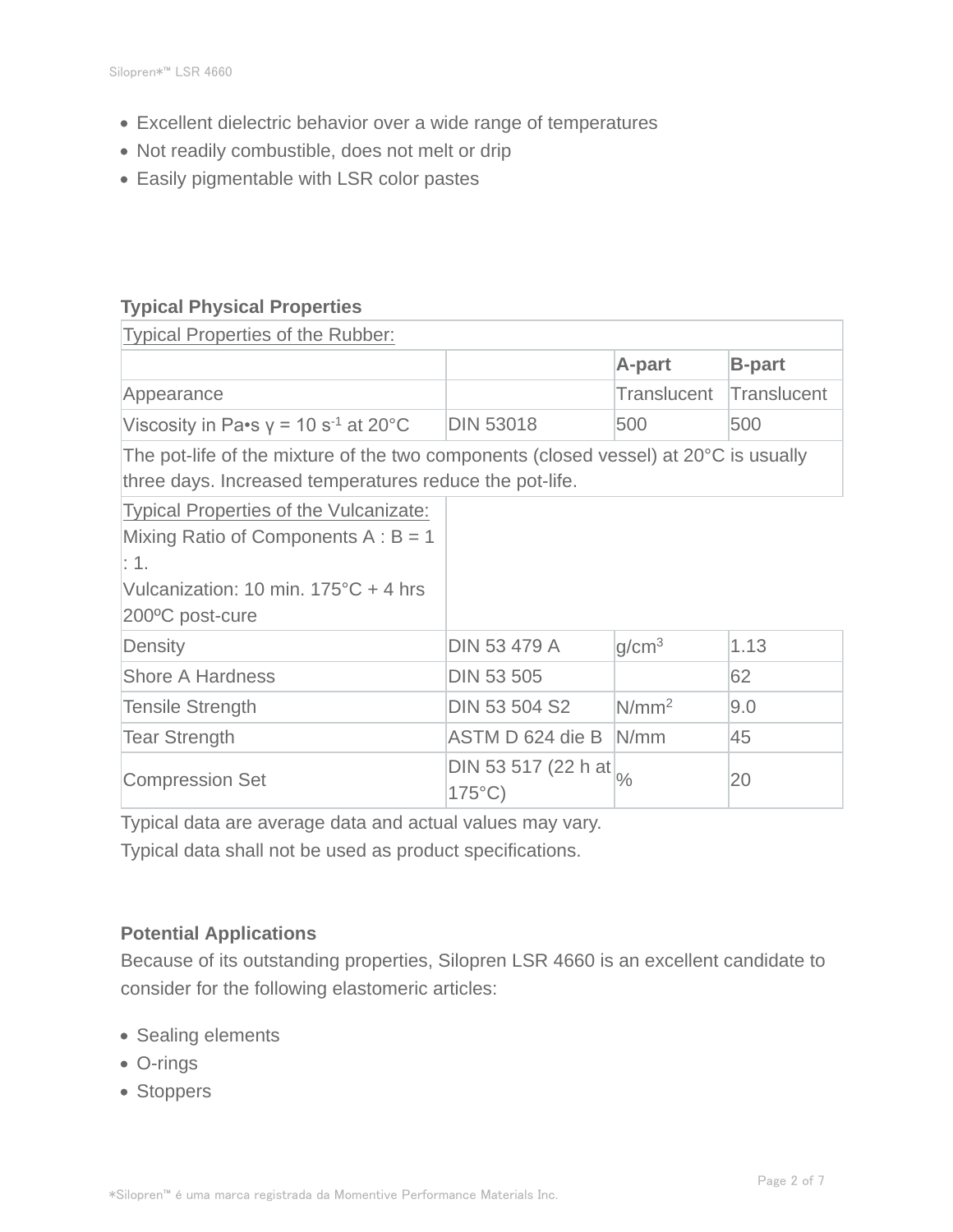- Diaphragms
- Keypads
- Bellows
- Catheters
- Vibration dampers
- Switch cover
- Breast shields
- Pressure cookers parts
- Spark plug boots
- Catheters, parts of medical technical equipment s.o.

## **Regulatory Compilance**

- A representative sample of an analogous product to Silopren LSR 4660 met the requirements of USP Class VI (maximum contact time with human tissue 28 days) and ISO 10993 under Good Laboratory Practices (GLP).
- The ingredients are listed in the BfR recommendation XV "Silicones" (1)
- Compositionally compliant with 21 CFR 177.2600 Rubber articles intended for repeated use $(2)$
- Tested according Eur. Pharmacopia VI 3.1.9

(1) Producer of the final article needs to test and confirm that the final product meets the extraction limits of BfR XV or corresponding EU legislation.

(2) It is the responsibility of the user to determine that the final product complies with the extractive limitations and other requirements of 21 CFR 177.2600, under their specific manufacturing procedures.

#### **Processing Recommendations**

Ready-to-use mixtures (of the components A and B) are fed directly to the injection molding machine from the original containers by means of a metering and mixing unit. The mixture, consisting of the two components in the ratio 1:1, is injected into the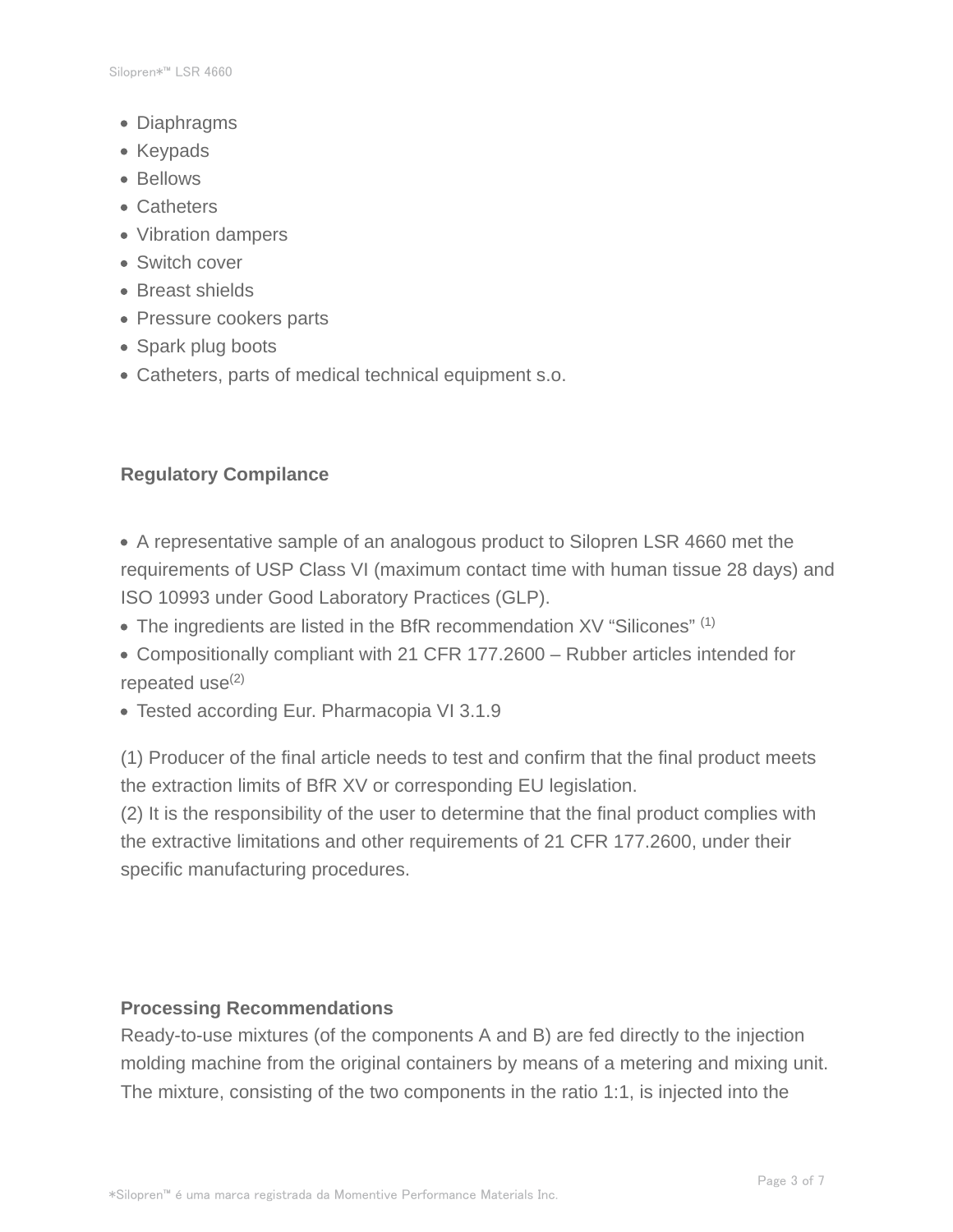heated mold. At mold temperatures of 140 - 200°C, the addition-crosslinking silicone rubber typically vulcanizes without any dissociation products within a few seconds. High curing speed and easy demolding can help enable the fully automated production of a large number of articles in short cycle times.

# **Regulatory Compilance**

Compositionally compliant with the requirements of 21 CFR 177.2600 – Rubber articles intended for repeated use and have been found, through testing of a representative sample, to meet the extractives limitations in 21 CFR 177.2600(e) and/or  $(f)^{(1)}$ 

A representative sample of LSR 4660 has passed USP Class VI (United State Pharmacopoeia 32, National Formulary 27, 2009. <88> Biological Reactivity Test, In Vivo tests) and ISO 10993 (Part 6, 10, and 11) tests using Good Laboratory Practices  $(GLP)^{(2)}$ 

 $\bullet$  The ingredients are listed in the BfR recommendation XV "Silicones" (3)

(1) It is the responsibility of the user to determine that the final product complies with the extractive limitations and other requirements of 21 CFR 177.2600 under their specific manufacturing procedures.

(2) Please contact Product Stewardship and Regulatory Group for details

(3) Producer of the final article needs to test and confirm that the final product meets the extraction limits of BfR XV or corresponding EU legislation

## **Containers**

Silopren LSR 4660 is available in 20 kg pails and 200 kg drums.

## **Patent Status**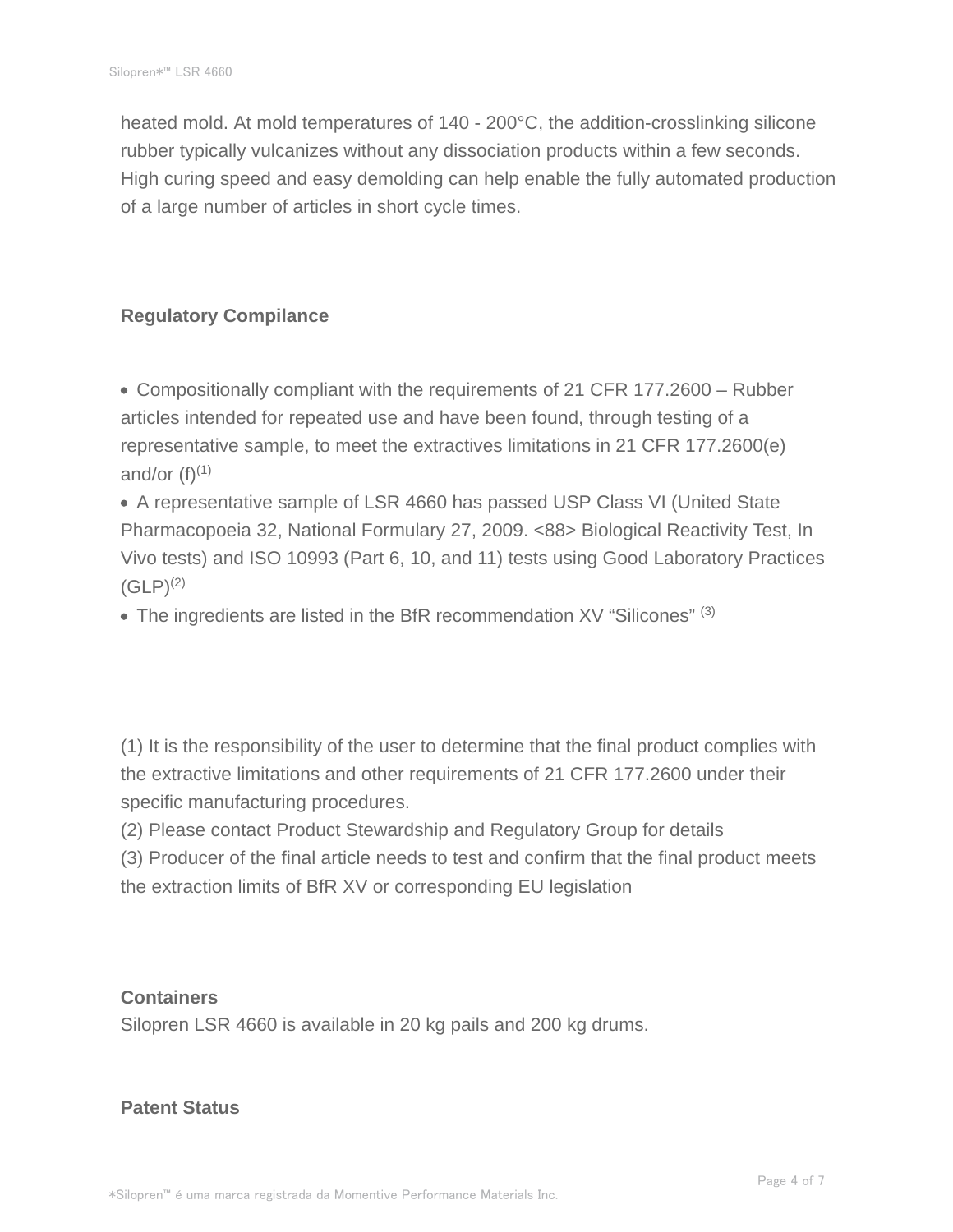Nothing contained herein shall be construed to imply the nonexistence of any relevant patents or to constitute the permission, inducement or recommendation to practice any invention covered by any patent, without authority from the owner of the patent.

#### **Product Safety, Handling and Storage**

Customers should review the latest Safety Data Sheet (SDS) and label for product safety information, safe handling instructions, personal protective equipment if necessary, emergency service contact information, and any special storage conditions required for safety. Momentive Performance Materials (MPM) maintains an aroundthe-clock emergency service for its products. SDS are available at www.momentive.com or, upon request, from any MPM representative. For product storage and handling procedures to maintain the product quality within our stated specifications, please review Certificates of Analysis, which are available in the Order Center. Use of other materials in conjunction with MPM products (for example, primers) may require additional precautions. Please review and follow the safety information provided by the manufacturer of such other materials.

#### **Limitations**

Customers must evaluate Momentive Performance Materials products and make their own determination as to fitness of use in their particular applications.

# **Contact Information** Email commercial.services@momentive.com

## **Telephone**

| <b>Americas</b>        | <b>Latin America</b> | <b>EMEAI- Europe, Middle</b> | <b>ASIA PACIFIC</b> |
|------------------------|----------------------|------------------------------|---------------------|
|                        |                      | East, Africa & India         |                     |
| +1 800 295 2392 Brazil |                      | <b>Europe</b>                | China               |
| Toll free*             | +55 11 4534 9650     | +390510924300                | 800 820 0202        |
| +704 805 6946          | <b>Direct Number</b> | Direct number                | Toll free           |
| <b>Direct Number</b>   |                      |                              | +86 21 3860 4892    |
|                        |                      |                              | Direct number       |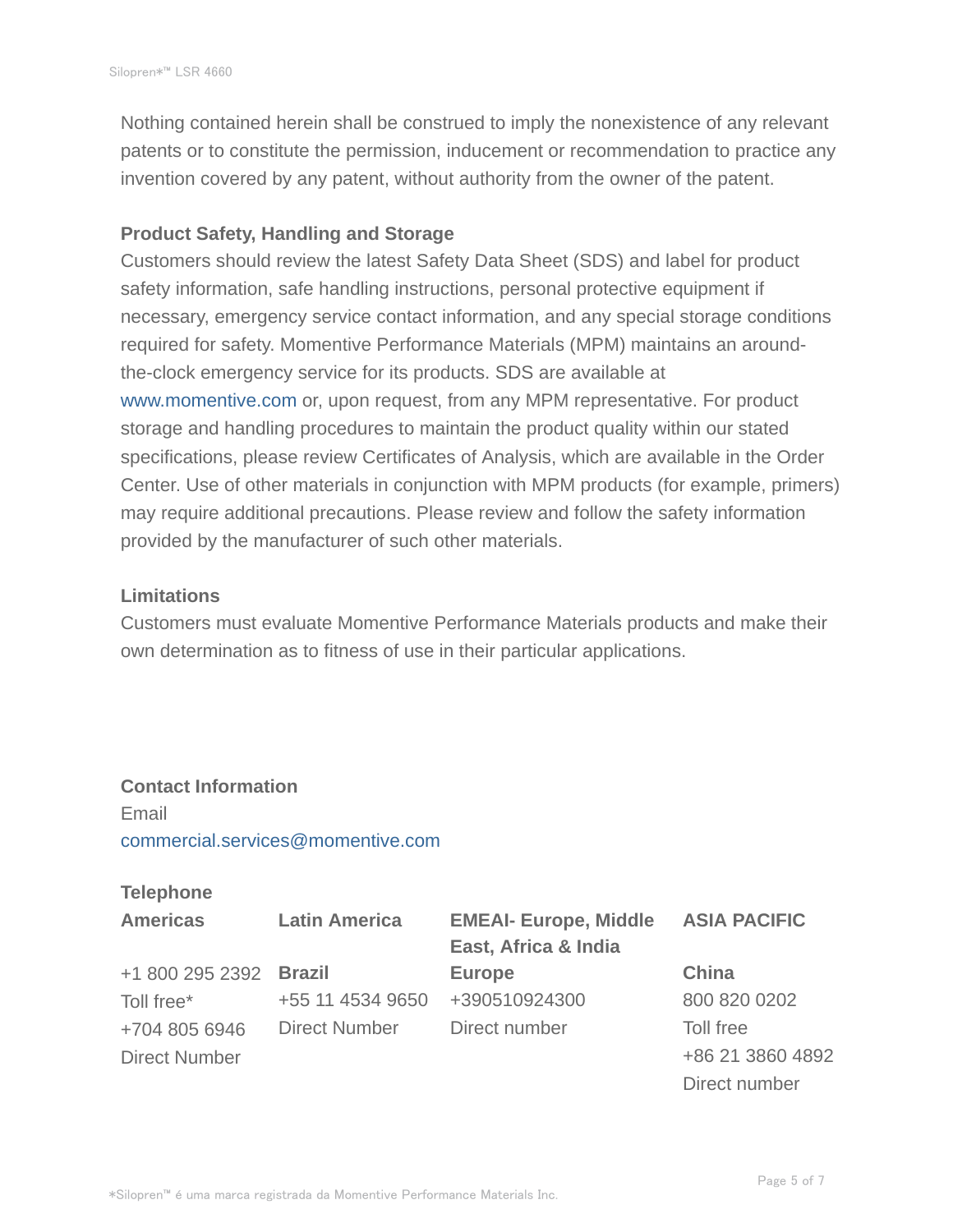| *All American | <b>Mexico</b>        | India, Middle East &      | Japan           |
|---------------|----------------------|---------------------------|-----------------|
| countries     | +52 55 2169 7670     | <b>Africa</b>             | +81 3 5544 3111 |
|               | <b>Direct Number</b> | + 91 44 71212207          | Direct number   |
|               |                      | Direct number*            |                 |
|               |                      | *All Middle Eastern       | Korea           |
|               |                      | countries, Africa, India, | +82 2 6201 4600 |

For literature and technical assistance, visit our website at: www.momentive.com

#### **DISCLAIMER:**

**THE MATERIALS, PRODUCTS AND SERVICES OF MOMENTIVE PERFORMANCE MATERIALS INC. AND ITS SUBSIDIARIES AND AFFILIATES (COLLECTIVELY "SUPPLIER"), ARE SOLD SUBJECT TO SUPPLIER'S STANDARD CONDITIONS OF SALE, WHICH ARE INCLUDED IN THE APPLICABLE DISTRIBUTOR OR OTHER SALES AGREEMENT, PRINTED ON THE BACK OF ORDER ACKNOWLEDGMENTS AND INVOICES, AND AVAILABLE UPON REQUEST. ALTHOUGH ANY INFORMATION, RECOMMENDATIONS, OR ADVICE CONTAINED HEREIN IS GIVEN IN GOOD FAITH, SUPPLIER MAKES NO WARRANTY OR GUARANTEE, EXPRESS OR IMPLIED, (i) THAT THE RESULTS DESCRIBED HEREIN WILL BE OBTAINED UNDER END-USE CONDITIONS, OR (ii) AS TO THE EFFECTIVENESS OR SAFETY OF ANY DESIGN INCORPORATING ITS PRODUCTS, MATERIALS, SERVICES, RECOMMENDATIONS OR ADVICE. EXCEPT AS PROVIDED IN SUPPLIER'S STANDARD CONDITIONS OF SALE, SUPPLIER AND ITS REPRESENTATIVES SHALL IN NO EVENT BE RESPONSIBLE FOR ANY LOSS RESULTING FROM ANY USE OF ITS MATERIALS, PRODUCTS OR SERVICES DESCRIBED HEREIN.** Each user bears full responsibility for making its own determination as to the suitability of Supplier's materials, services, recommendations, or advice for its own particular use. Each user must identify and perform all tests and analyses necessary to assure that its finished parts incorporating Supplier's products, materials, or services will be safe and suitable for use under end-use conditions. Nothing in this or any other document, nor any oral recommendation or advice, shall be deemed to alter, vary, supersede, or waive any provision of Supplier's standard Conditions of Sale or this Disclaimer, unless any such modification is specifically agreed to in a writing signed by Supplier. No statement contained herein concerning a possible or suggested use of any material, product,